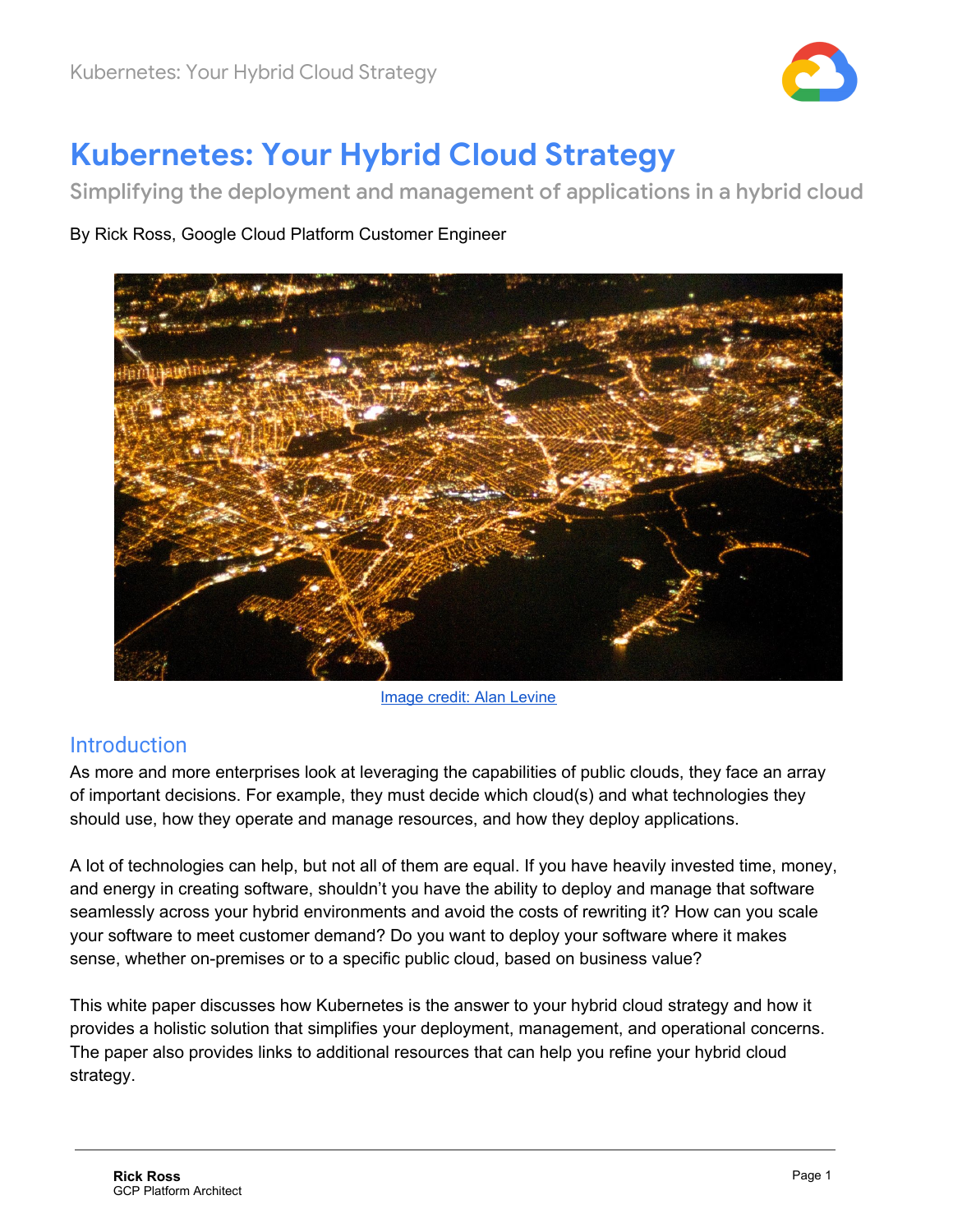

### Kubernetes: What is it?

So what exactly is Kubernetes? According to Wikipedia, "Kubernetes is an open-source container orchestration system for automating the deployment, scaling and management of containerized applications." For some people, that definition might not be enough.

Stated another way, Kubernetes is a platform that provides a set of standards that helps you run applications and ensure that they can handle varying traffic. Kubernetes also helps you with day-two operations such as upgrading, monitoring, and logging.

# Problems of the past

Even though enterprises try to maintain standards for applications deployed in data centers, as new technologies are introduced, more and more unique configurations are required. Over time, managing the differences between all of these unique configurations becomes challenging and requires extensive documentation to understand how to manage and keep the data center operational.

In the past, the standard practice was to create "snowflakes" in data centers. That is, each project was like a snowflake, with its unique requirements and configurations. Over time, the projects became unmanageable. Anticipating the number of users and predicting how much performance you could get out of your infrastructure was a black art, and usually ended up with servers sitting idly most of the time. Installing operating system updates and deploying new versions of applications generally required downtime and was usually done at odd hours.

# What a hybrid strategy offers

Kubernetes is an ideal foundation for a hybrid cloud strategy because it provides consistency, no matter if it's been deployed on-premises or to one or more public clouds. Because Kubernetes is an open source project, you have several options to choose from:

- Roll your own from open source.
- License Kubernetes from a vendor.
- Use public cloud offerings.

Using Kubernetes provides a consistent platform everywhere. Now you can choose where to deploy your applications based on business decisions. Imagine a future where the business says, "We need to run this application on-premises today, and in China six months from now." With Kubernetes, you can easily do that.

After you deploy an application, you must keep it running and ensure that it can scale based on varying user demand. With Kubernetes, the platform provides the ability to automatically scale applications up and down, resulting in better utilization of the underlying infrastructure.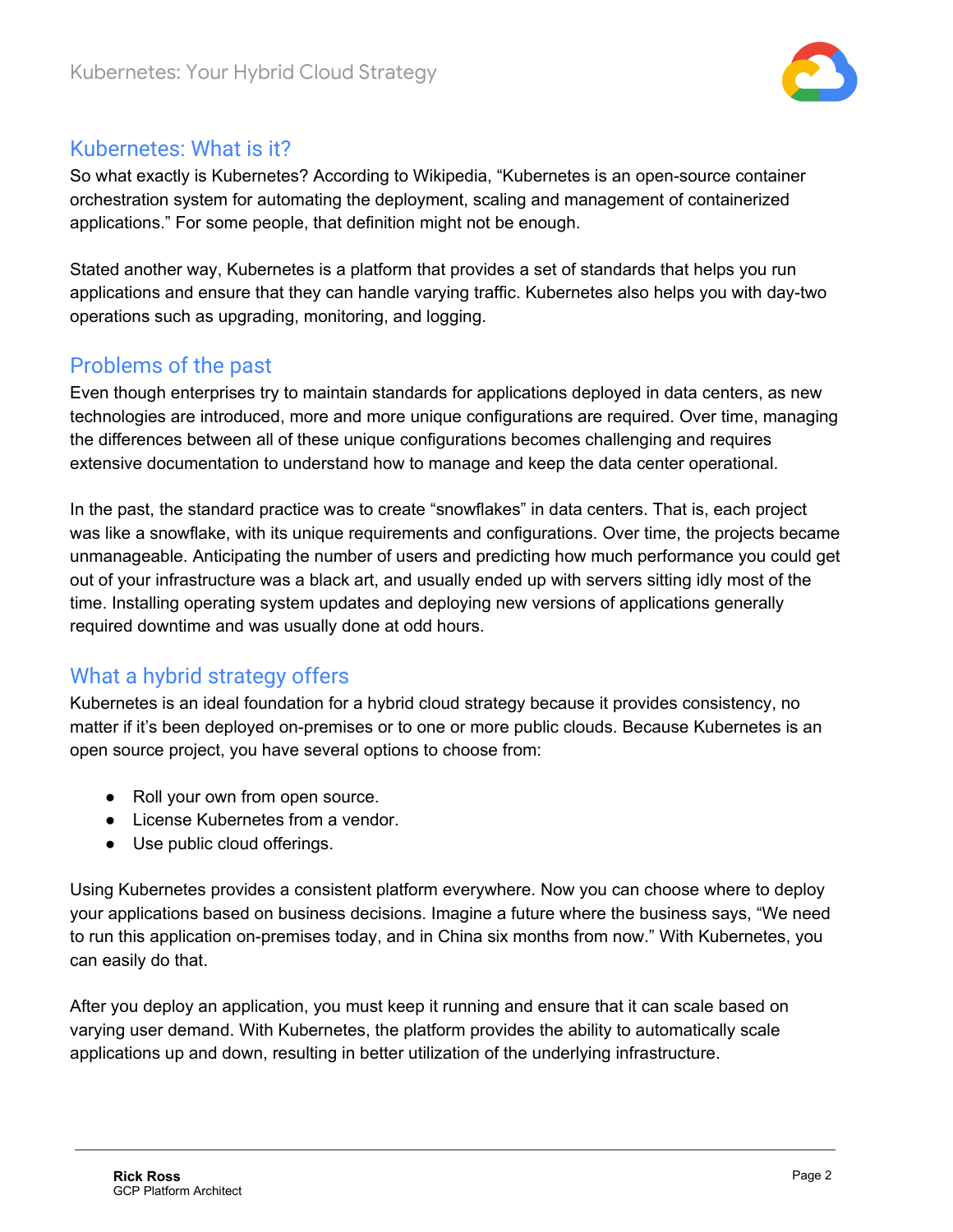

But deploying applications is only the first step. After the applications are running, day-two operations are vital to keep them running and operational. For example, as new software versions are released, you can automatically upgrade the software and avoid downtime. This approach provides a much better customer experience.

#### Kubernetes and Google

Behind the scenes at Google is a technology called Borg, which is used to manage Google's massive infrastructure. As Borg evolved and matured, it became one of Google's go-to technologies, but it wasn't publicly available. Open sourcing Borg wasn't feasible, however, so a group of Google developers decided to create an open source project called Kubernetes. Their goal was to take the knowledge that Google had learned about managing billions of containers and bring that to the world.

The open source world enthusiastically joined in, and Kubernetes has grown tremendously, with over 1700 contributors. Companies such as Red Hat, Microsoft, IBM, Intel, Pivotal, and VMware are actively participating to continue to evolve Kubernetes.

Google offers a managed version of Kubernetes on Google Cloud [Platform](https://cloud.google.com/kubernetes-engine/) (GCP), called [Google](https://cloud.google.com/kubernetes-engine/) [Kubernetes](https://cloud.google.com/kubernetes-engine/) Engine (GKE). GKE offers enterprise-grade compliance and auditability, a world-class security-hardened environment, and zero-downtime upgrades of the operating system and Kubernetes.

Another offering on GCP is [Stackdriver,](https://cloud.google.com/stackdriver/) which provides monitoring and management for your containers, applications, and infrastructure. Stackdriver helps you understand how your application and Kubernetes are running. Stackdriver also provides you with great insights, and even allows you to debug a production application without stopping the code from running! Best of all, Stackdriver works with multiple clouds and on-premises infrastructure, giving you insight into your running applications everywhere.

At Next [2018,](https://cloud.withgoogle.com/next18/sf/) Google announced GKE [On-Prem](https://cloud.google.com/gke-on-prem/), a service that brings the GKE experience inside your data center. Now, with a single pane of glass, you can manage all of your Kubernetes clusters from one location. By combining GKE On-Prem with Stackdriver, you get the metrics, logging, and metadata from all of your Kubernetes environments in a single comprehensive view, and you gain the ability to quickly understand and act on behavior.

#### Bringing it all together

Now that you see how Kubernetes lays the foundation for a hybrid cloud strategy, what else do you need to bring everything together? The answer is automation, one of the foundational principles of Site Reliability [Engineering](https://landing.google.com/sre/) (SRE), a practice that Google created to run their production systems.

To help automate the building, testing, and deployment of their applications, many enterprises are adopting continuous integration/continuous delivery (CI/CD) pipelines. Similarly, some enterprises are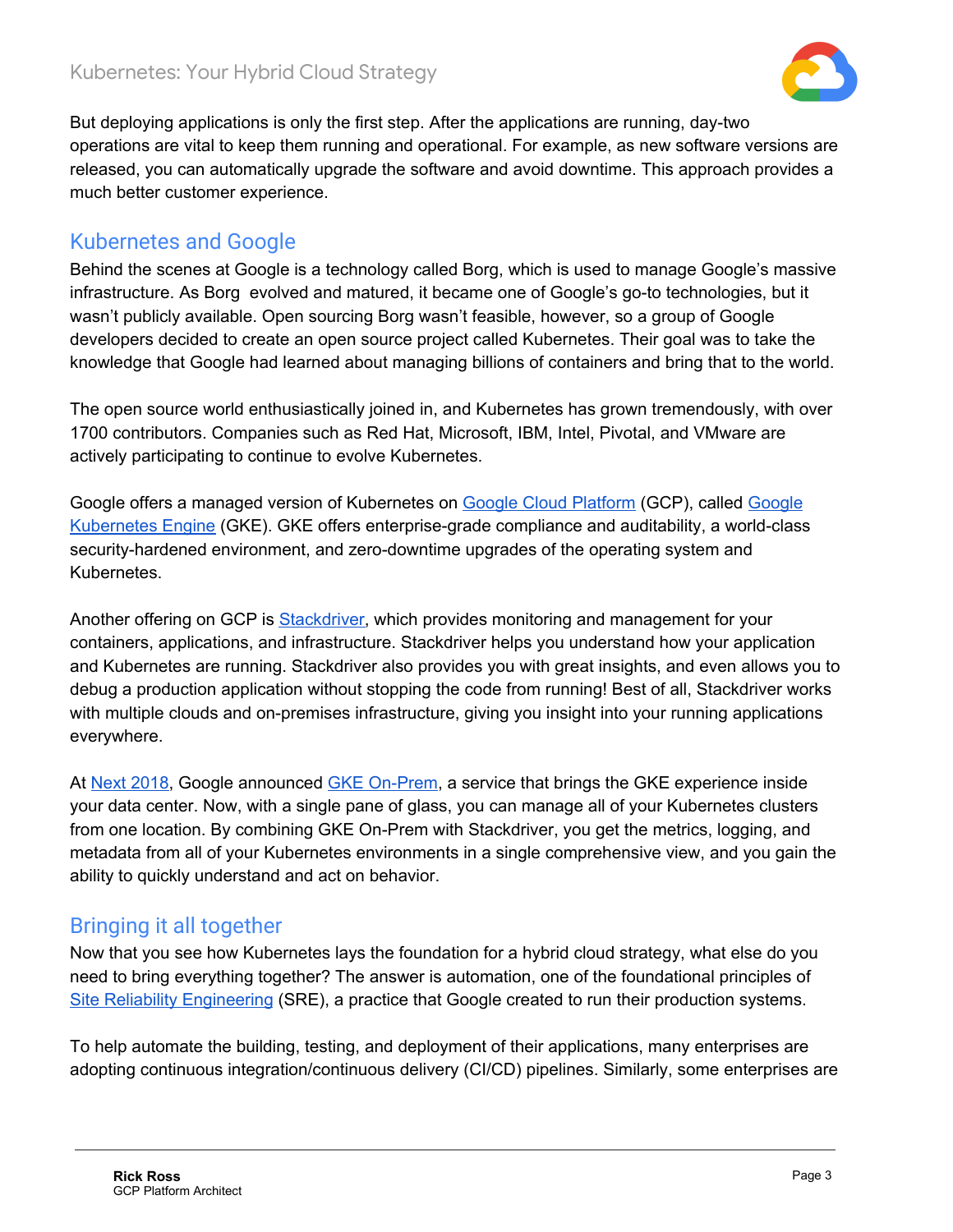

using pipelines to deploy their infrastructure. As you expand beyond your data center into public clouds, it's even more critical to use automation so that you establish a repeatable process that significantly reduces the chance of mistakes resulting from manual processes.

For example, the following diagram shows how a CI/CD pipeline that uses [Spinnaker](https://www.spinnaker.io/) can automatically deploy applications in a hybrid environment to both AWS and Google Cloud Platform (GCP). When a developer checks in code, a CI/CD pipeline such as [Jenkins](https://jenkins.io/) or [Concourse](https://concourse-ci.org/) kicks off, builds the application, and runs tests. The system then triggers Spinnaker to take the artifacts and deploy them to AWS and GCP.



# **Conclusion**

Coming up with a hybrid cloud strategy is challenging, and until recently, there were few options that provided a consistent experience everywhere. With recent innovations and advancements on GCP, you can securely deploy applications at scale using an open source, hybrid cloud model. Google Kubernetes Engine (GKE), GKE On-Prem, Stackdriver, and many other application development and analytics services allow you to modernize your application landscape both on-premises and across public clouds. Google Cloud Platform allows you to focus on writing applications, making it easier than ever to deploy, manage, and operate them. While Google takes care of the underlying infrastructure and operational concerns, you can focus on adding business value.

# Further reading

For a more in-depth look at the strategies discussed in this paper, see the following resources.